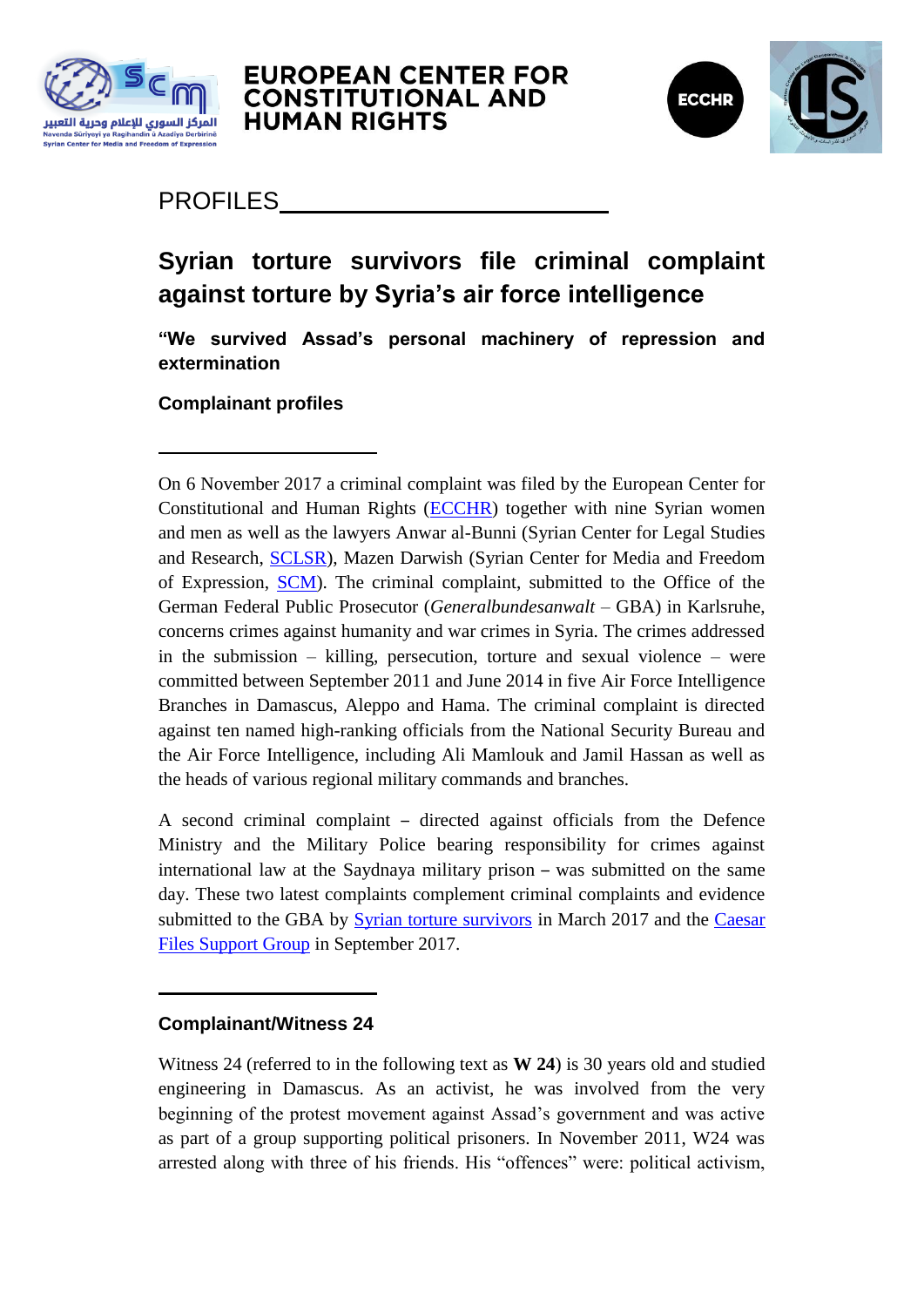



taking part in demonstrations and providing humanitarian help to internally displaced persons. W 24 spent four and a half months in various prisons belonging to the Air Force Intelligence al-Mezzeh Investigative Branch. After his release, he fled to Germany. His injuries from the torture were so severe that he will have to be operated on in Germany.

W24 describes how when he arrived at the al-Mezzeh Investigative Branch, he was tortured for several hours with cables and wooden poles with nails attached at the ends. During this initial torture, the guards broke W 24"s jaw. He received no medical care and could not eat for weeks. To survive, he had to rely on his fellow detainees, who would pre-chew his food for him.

W 24 was tortured repeatedly. He was regularly subjected to electric shocks. He also described to ECCHR how he was subjected to the "Shabeh" torture method, whereby the guards tied his hands behind his back and hung him by the wrists from the ceiling. W 24 describes how he was sometimes tortured for up to ten hours. His wounds became septic and would often bleed. Once again he received no medical care. Instead he was subjected to more torture.

Of the three friends who were arrested with him and brought to al-Mezzeh, W24 recognized the corpse of one of his friend in the [Caesar Photographs.](https://www.ecchr.eu/en/international-crimes-and-accountability/syria/the-caesar-files.html)

W24 fled first to Egypt and then across the Mediterranean to Europe. He now lives with his wife in Germany.

#### **Complainant/Witness 20**

Witness 20 (referred to in the following text as **W 20**) is a 51-year-old Kurdish man. Before his arrest, he lived in Afrin, north of Aleppo, where he worked as a taxi driver. From October 2011 onwards he took part in demonstrations against the Assad regim.

Early one morning in March 2012 as he had just finished his shift, W 20 was arrested by members of the political intelligence services. His friend, Witness 21 (see below) had been forced under torture to give W 20"s name and address. After being detained in political intelligence and air force intelligence branch, among others, in Aleppo, W 20 and W 21 were flown in a freight plane, along with other detainees, from Aleppo to al-Mezzeh military airport.

W 20 says that Air Force Intelligence is undoubtedly the most brutal of the four intelligence agencies in Syria.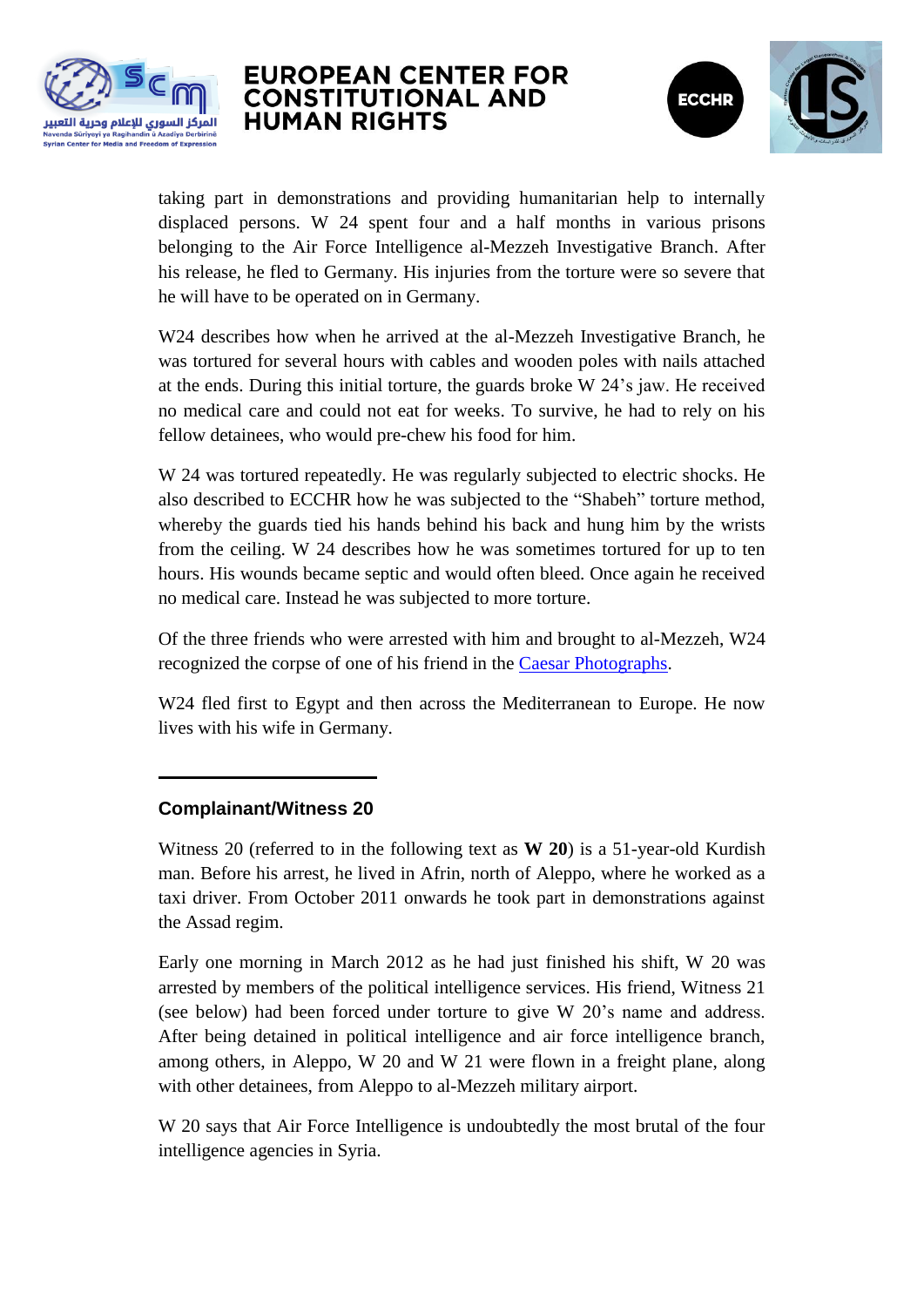



"When we were brought to the al-Mezzeh Investigative Branch we were greeted with the words: 'You are now in hell'," W 20 told ECCHR. He spent part of his detention in a solitary cell which at times held 15 people, who would have to crouch to fit. There was no light, just a black iron door with a hatch that was opened when food was distributed. They could constantly hear the screams of other detainees.

W 20 and other detainees were regularly degraded and tortured by Air Force Intelligence personnel. Guards at the al-Mezzeh Special Operations Branch used the *falaqa* method: W20 was forced to lie on his stomach while the guards beat the soles of his feet. On one occasion, they broke his right foot. He received no medical care for it. "Other times I would have to stretch out my arms in front of me and then they beat my arms with the green PVC pipe called the Lakhdar Brahimi," he added.

On 1 June 2013, W 20 left Syria via Turkey and now lives with his family in Germany.

#### **Complainant / Witness 21**

Witness 21 (referred to in the following text as W 21) took part in several demonstrations in Aleppo from 2011 onwards. In February 2012, he was arrested by the political intelligence services. Under extreme torture, W 21 was forced to reveal W 20"s name and to lead a group of intelligence officers and members of Assad"s Shabiha militia to W 20"s home.

W 21 was detained from February 2012 to June 2013, partly at the Aleppo Branch and the al-Mezzeh Investigative Branch. While at the Aleppo Branch, he once briefly saw his brother who was also detained there.

At the Air Force Intelligence detention centers, both the one-person cells and the larger cells were always overcrowded. "It was unbearably cramped, there was hardly any daylight or fresh air. It was inhumane," says W 21 about the detention conditions.

W 21 was tortured countless times. At the al-Mezzeh Branch he was beaten, including with water bottles, some of which had been filled with water and frozen. On several occasions, he was beaten with cables and pipes. He also told ECCHR that the guards would often use the "Dulab" method of torture. This involved being forced to place his arms and legs in a car tire, leaving him completely vulnerable to the guard"s beatings. Sometimes he was beaten over 70 times while in this position.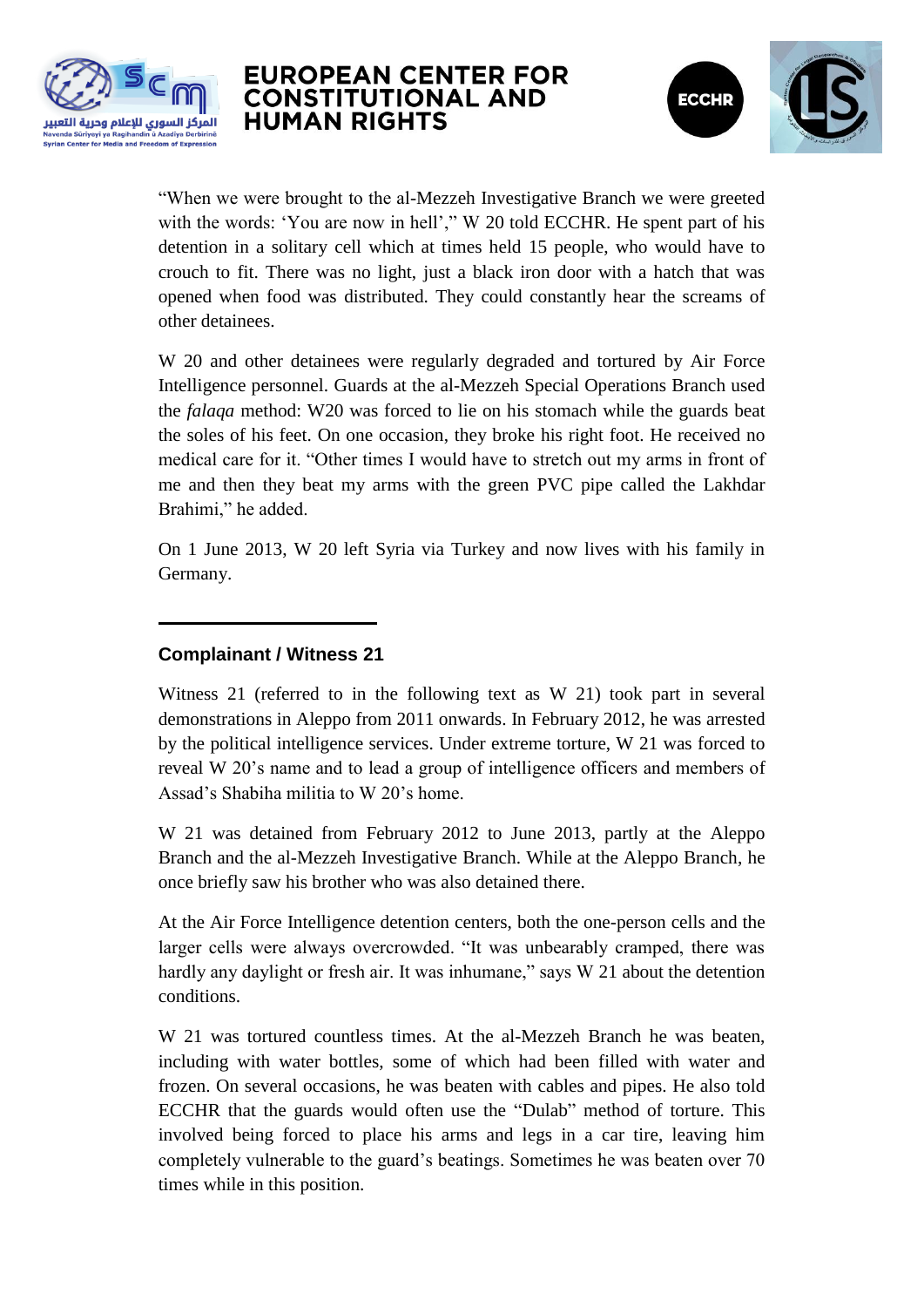



Alongside the physical torture, W 21 was also subjected to psychological torture. He still feels the effects of this torture in particular. While in Air Force Intelligence detention, he witnessed serious sexualized violence on several occasions. He was once present while a detainee was forced to insert a broken glass bottle into his anus, which was later violently removed by Air Force Intelligence officers. Another time, he saw and heard four naked men who were hanging from the ceiling of what was known as the "cold storage cell." The worst part of his ordeal, he says, was being forced to listen to others being tortured.

W 21 now lives in Germany with his family.

#### **Complainant / Witness 17**

Witness 17 (referred to in the following text as **W 17**), aged 35, is a Sunni Muslim who lived in Damascus. In 2011, when Bashar al-Assad"s government oversaw the quelling of the peaceful protests in Syria and a growing number of people were fleeing and seeking refuge within Syria, W 17 got involved in efforts to provide medical care to internally displaced Syrians in Duma, a neighborhood in northeastern Damascus. She was targeted by Assad"s air intelligence service as a result of this work and was imprisoned.

W 17 was detained by Air Force Intelligence at the al-Mezzeh Special Operations Branch and the al-Mezzeh Investigation Branch. She was tortured several times.

Around 15 days after she was arrested, while in the al-Mezzeh Intelligence Branch, she was blindfolded and brought to a room where, after removing her blindfold, she was forced to watch as a man she knew was being tortured. Afterwards, she was beaten until she was unconscious. When she regained consciousness, her back felt like it was broken. She was deaf in one ear for two months after this incident. And that was just the beginning, as she explained to ECCHR. Over the next nine months, W 17 was regularly harassed, degraded and beaten.

She witnessed the torture of other women and men several times. She was forced to listen to the desperate screams of the other detainees. One day, while walking towards the toilets, she saw a room with six men hanging from the ceiling, blood dripping from their bodies. When the guard noticed that W 17 had seen this, he beat her to the ground. The ground was covered in blood. This was because in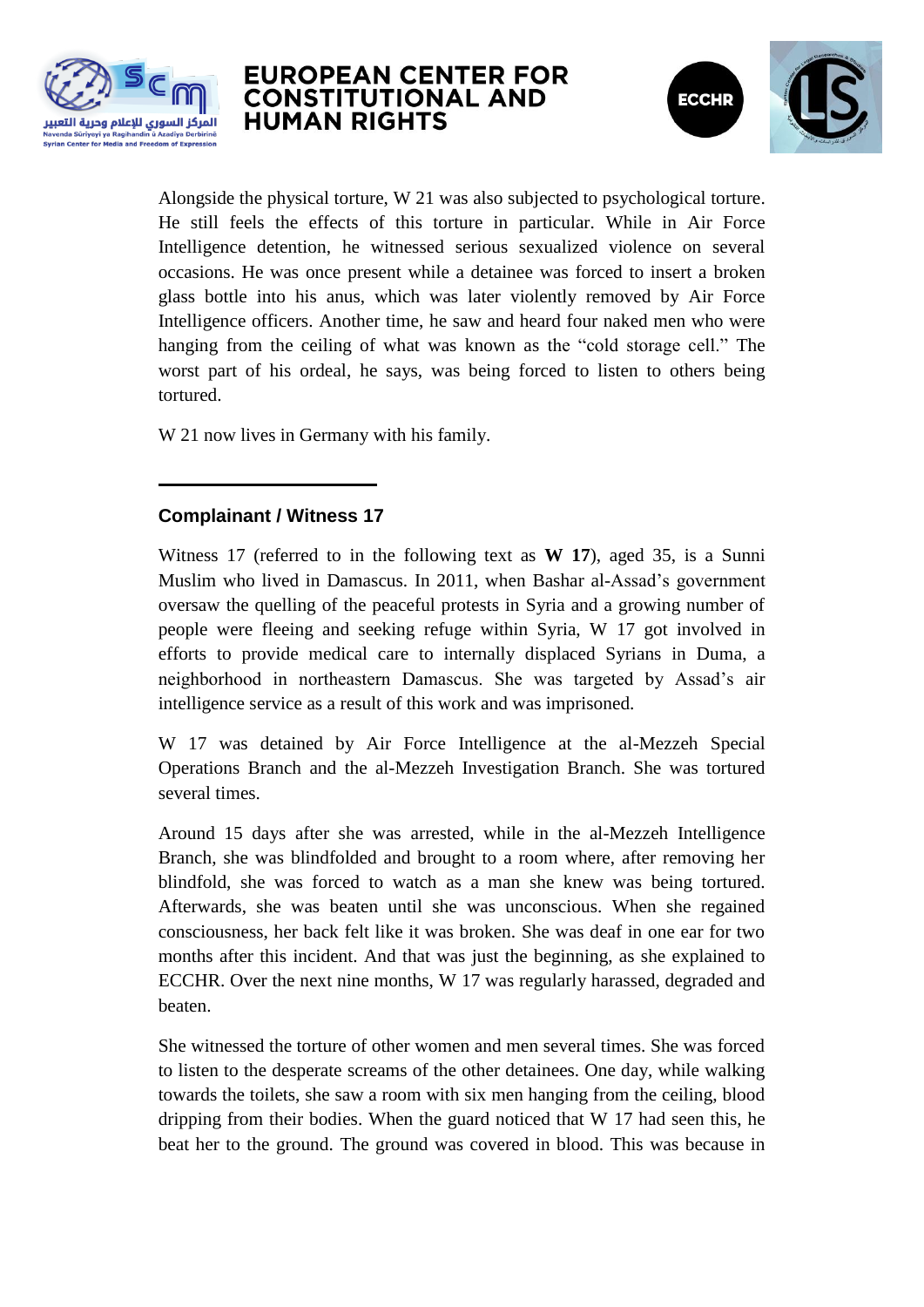



many cases after the detainees were tortured, the unconscious or dead bodies were dragged across the hallway and back into the cells.

W 17 also described to ECCHR the appalling conditions of detention in al-Mezzeh. For example, she explained how "one cell was in the cellar, it smelled like blood and death." During most of her time there, she was crammed into a small cell with up to 19 other women. There were cockroaches, ants, and other insects everywhere; almost all detainees developed skin conditions such as scabies. To eat, W 17 says that the detainees were given moldy bread, halfcooked rice, and dirty tomato sauce.

Basic things like accessing toilet facilities were transformed into acts of torture. Sometimes, the detainees would be beaten and humiliated as they made their way there; at other times, the corridor to the toilets would be blocked. Describing the toilet facilities, she says: "There was urine everywhere, it smelled horrible. Some of the toilets were blocked and you had to walk across urine and excrement." Once W 17 saw a guard forcing a man to eat his own excrement; and when the man refused, he was beaten.

When W 17 was released, she fled via Turkey and along the Balkan route to Germany where she has lived since early 2016.

#### **Mazen Darwish, human rights activist, journalist and complainant**

Mazen Darwish is a Syrian human rights activist, journalist, and president of the Syrian Center for Media and Freedom of Expression [\(SCM\)](https://scm.bz/en/), which he set up in 2014 in Damascus. The organization documented numerous violations of the right to freedom of expression and freedom of the press. It also worked on journalists" working conditions and assisted media professionals in disputes with the authorities. When the government refused to allow the organization to be officially registered, they went underground to continue their work.

Darwish was imprisoned several times on account of his work. One of these arrests occurred in April 2008, after Darwish and his colleagues reported on uprisings in Adra, a city near Damascus. One a false charge of "defamation and slander of state authority" Darwish was detained for ten days.

Following the start of the peaceful mass protests against President Bashar al-Assad in the spring of 2011, the SCM began documenting the names of activists who had been imprisoned, disappeared or killed. In 2012 he was named Journalist of the Year by Reporters without Borders.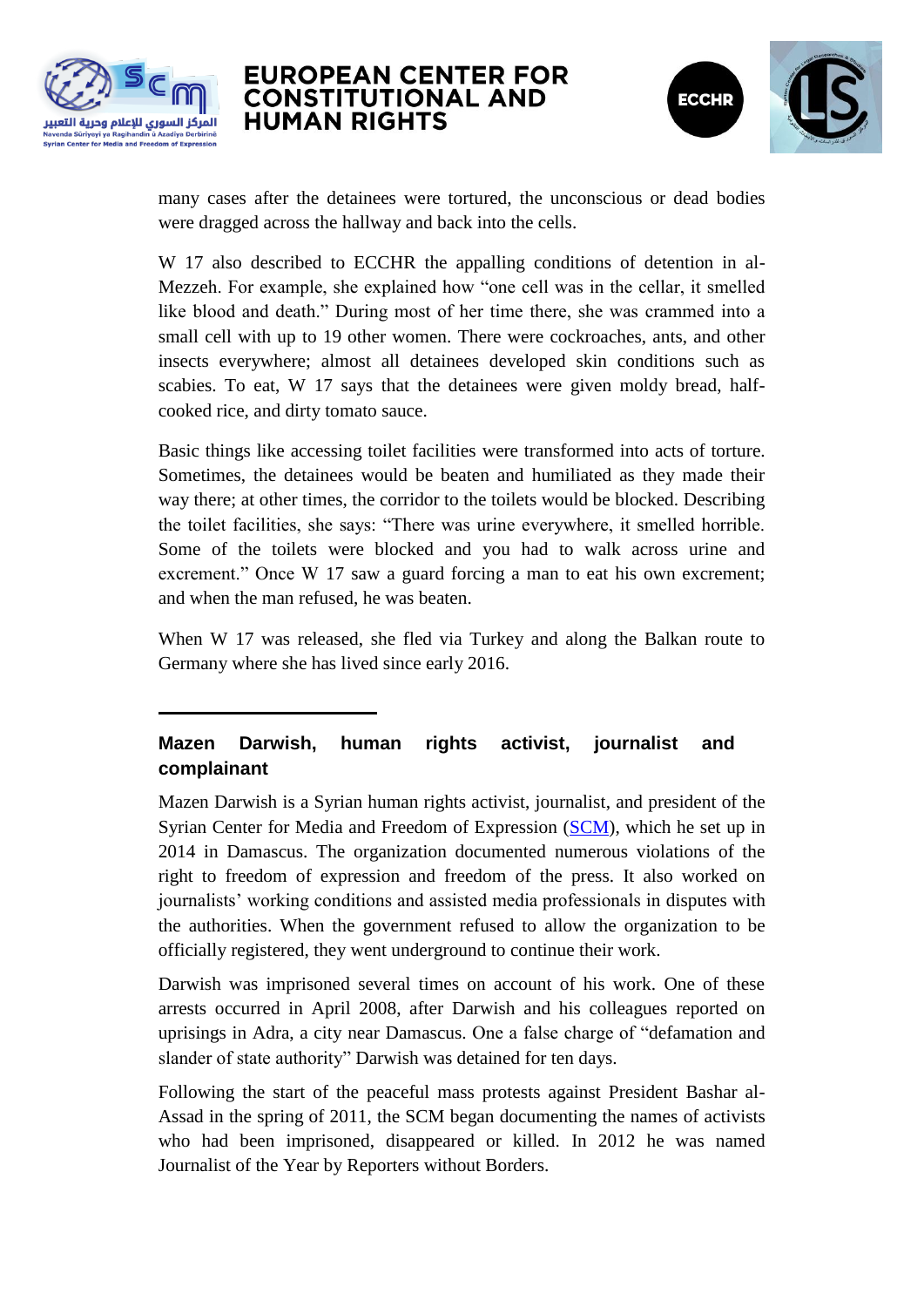



In February, Darwish and his colleagues were arrested at their offices. "After my arrest by air force intelligence, I was brought to various different secret military prisons, they kept taking me from one torture jail to the next," Darwish said in an [interview](http://www.zeit.de/politik/ausland/2017-02/syrien-amnesty-international-gefaengnisse-hinrichtungen-folter-mazen-darwish) with DIE ZEIT. He says the conditions in the torture centers are catastrophic. Aside from the lack of hygiene and cramped conditions, he also describes the torture methods, including: electric shocks, hanging detainees by the hands, beatings and sleep deprivation.

More than 70 human rights organizations campaigned for years for the release of the SCM team. The UN General Assembly and the European Parliament also called for their release. Darwish was freed in August 2015 on the condition that he appears one month later before the anti-terror court in Damascus. On 31 August 2015, the court held that the cases of Darwish and his colleagues were covered by an amnesty that had been declared in 2014. The judge also explicitly rejected the central charges of supporting terrorism.

Darwish, with his first-hand experience of the methods used and the conditions in Syrian intelligence prisons, told ECCHR that "torture was not an isolated case in Assad's prisons, it was something that was systematically used."

As a key witness to the events in Syria, Darwish continues to be involved in the fight for justice in his country.

#### **Anwar al-Bunni, Lawyer and complainant**

Anwar al-Bunni is a well-known Syrian human rights lawyer. He is one the founders of the [Human Rights Association Syria](http://www.hras-sy.org/) (HRAS) and the Syrian Center for Legal Studies and Research [\(SCLSR\)](http://www.sl-center.org/?language=english), an organization which supports political prisoners.

As a lawyer, al-Bunni defended many human rights activists and others who were arrested and persecuted on account of their political positions in the wake of the protests in 2000 and 2001 in Damascus. Al-Bunni also became a target of repressive measures due to this work. He and members of his family were systematically threatened, persecuted and defamed by the authorities. He was debarred by the Bar Association in Damascus.

In May 2006, al-Bunni was arrested along with several other human rights activists after they signed the Beirut-Damascus Declaration, in which 274 Lebanese and Syrian intellectuals called for a normalization of the relations between the two states. During his pre-trial detention, al-Bunni was tortured several times.